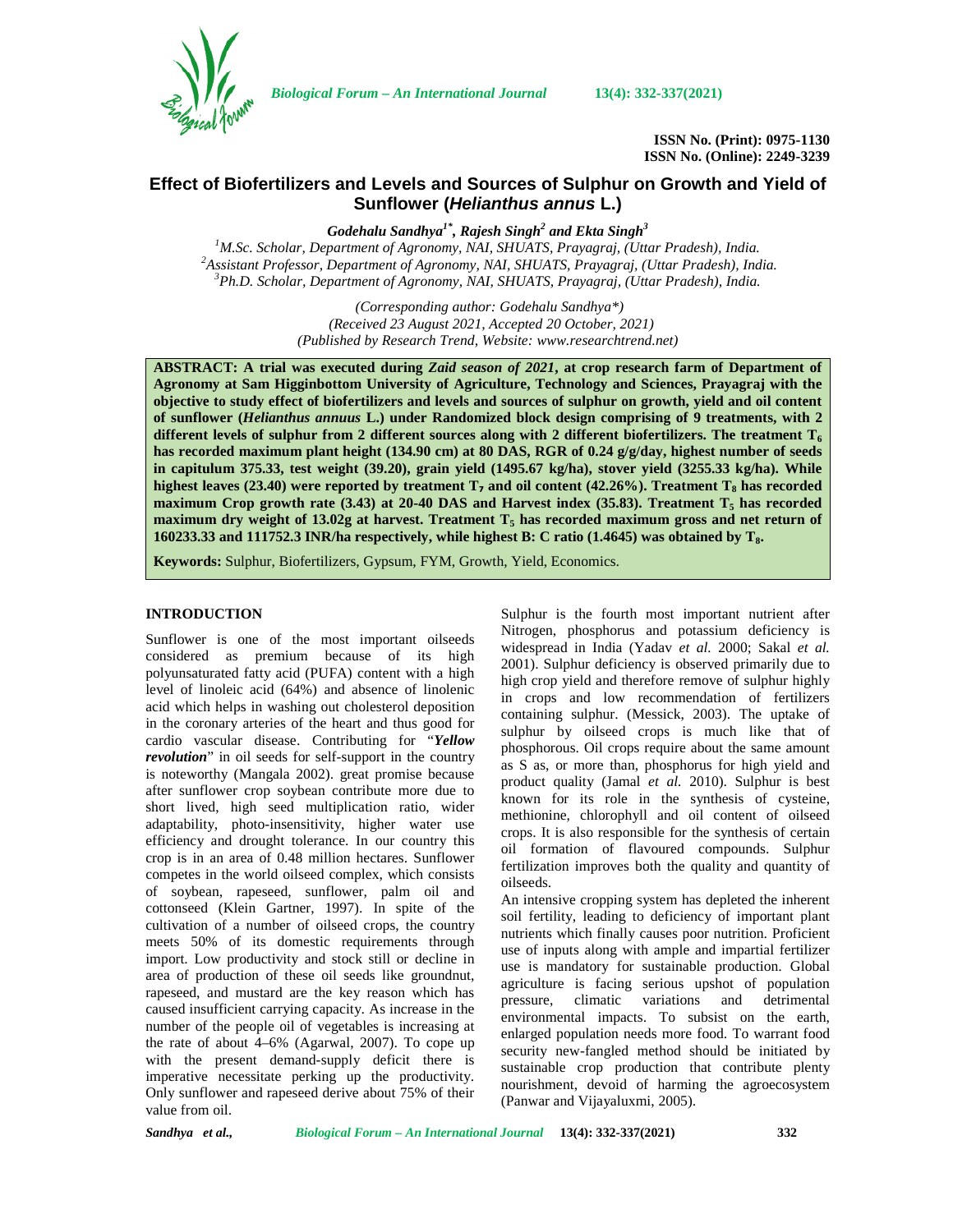Biofertilizers have attracted greater attention as a substitute for costly chemical fertilizers. Biofertilizers contain living microorganisms that provide eco-friendly organic agro-input and are more cost-effective than chemical fertilizers (Amrutha *et al*., 2014). When applied to soil or used as seed treatment, they colonize the rhizosphere i.e., the root zone or the interior part of the plant which promotes by enhancing the availability of essential nutrients to the host plant. Through natural processes like nitrogen fixation and invigorating plant growth by the amalgamation of growth-promoting substances to append nutrients (Vessey, 2003). Biofertilizers are generally applied to the soil, seeds, or seedlings, with or without some carrier for the microorganisms, for example, FYM, peat, composts, or coal (Chand *et al.,* 2006). *Azotobacter,* and *Azospirillum,* can fix atmospheric nitrogen into the soil and make it available to plant. To a low degree combination of development support substances *viz.,* auxins, gibberellins, cytokinin's, and vitamins that play a significant function in the nitrogen cycle in nature, binding atmospheric nitrogen. Azotobacter has a jam packed array of enzymes essential to execute the nitrogen fixation: ferredoxin, hydrogenase, and a chief enzyme nitrogenase (Amutha *et al.,* 2014). Azospirillum being an associative symbiotic, this bacterium brings many benefits to many nonleguminous crops like cereals, millets, forage crops, and vegetable crops. When associate with roots  $N_2$  -fixing capacity is very high. It also increases germination, vigour in young plants leading to improved crop stands, root proliferation and this bacterium secretes a vast group of plant hormones.

## **MATERIALS AND METHODS**

The experiment was carried out during the *Zaid season of 2021* at the CRF of Agronomy department, Sam Higginbottom University of Agriculture, Technology and Sciences, Prayagraj, Uttar Pradesh. To assess the effect of different levels of Sulphur from and biofertilizers on Growth, Yield and Economics of Sunflower (*Helianthus annus* L*.*). The experiment was conducted in Randomized complete block design with treatments containing 9 and with 3 replications. Treatment combination consisted of two factors, one with two different biofertilizers i.e., *Azotobacter* and *Azospirillum* and the other with two levels of sulphur i.e., Sulphur  $S_1$ : 20 kg/ha, Sulphur  $S_2$ : 30 kg/ha, Sulphur from different sources viz., Single super phosphate (SSP) and Gypsum. The related factors are given in Table-1. The nutrient sources were Urea, DAP, SSP, MOP and Gypsum to fulfil the requirement of Nitrogen, Phosphorus, Potassium and Sulphur. Each treatment was given nitrogen, phosphorus and potassium (80:60:400 kg/ha) respectively as per calculation based on sulphur in SSP. Plant. The recommendations were followed according to region for protection of crop without infestation of pests and diseases. Five random plants were selected and tagged properly in each plot for recording plant height, number of leaves/plant at an interval of 20, 40, 60 DAS and at harvest stages of the crop. To record plant dry weight three random plants were selected from border rows of each plot. The harvested crop of plot area  $(1 \text{ m}^2)$  was taken and threshing was carried out by manually for drying. Later winnowed, cleaned and weighed the grain per net plot value, the grain yield per ha was computed and expressed in tonnes per hectare. The data were computed and analysed by following the statistical method of Gomez and Gomez (1984). After plots were prepared. To analyse the various major nutrients the soil sample was collected from the plots. Nitrogen (N), phosphorous (P), potassium (K), Organic Carbon (OC), pH and soluble salts. Sandy loam is the type of soil in trial field. The pH of the experimental field was 7.4, EC of 0.30 d/Sm, organic carbon was 0.47%. The N status of the experimental field was 210 kg/ha, available P was 11 kg/ha, while available K status was 233 kg/ha. Yield parameters grain yield kg/ha, straw yield kg/ha, were recorded as per the standard method. The monetary parameters like cost of cultivation, gross returns, net returns, and Benefit: Cost ratios were worked out as per the standard method.

**Table 1: Details of treatment combination.**

| S. No. | Treatment no.  | <b>Treatment combination</b>                           |
|--------|----------------|--------------------------------------------------------|
| .,     |                | $20$ kg/ha of Sulphur through SSP + Azospirillum       |
| ◠      |                | 20 kg/ha of Sulphur through $SSP + Azotobacter$        |
| 3.     |                | 20kg/ha of Sulphur through gypsum + Azospirillum       |
| 4.     |                | 20kg/ha of Sulphur through gypsum + Azotobacter        |
|        | $T_{\rm s}$    | $30\text{kg/ha}$ of Sulphur through SSP + Azospirillum |
| 6.     | T <sub>6</sub> | $30\text{kg/ha}$ of Sulphur through SSP + Azotobacter  |
|        | T <sub>7</sub> | 30kg/ha of Sulphur through gypsum + Azospirillum       |
| 8.     | $T_{8}$        | 30kg/ha of Sulphur through gypsum + Azotobacter        |
|        | T <sub>9</sub> | Control                                                |

#### **RESULTS AND DISSCUSIONS**

**Growth parameters.** At harvest, treatment  $T_6$  has recorded a height plant height of 134.90 cm. However, the treatments  $T_5$ ,  $T_7$ , and  $T_8$  were found at par to the maximum. Plant height might have increased with rising sulphur uptake as it boosts cell multiplication, elongation and cell expansion all through the whole period of crop growth, higher levels of sulphur in protein & carbohydrate metabolism, activating many enzymes which persuade shoot length (Kumar *et al*., 2011). These findings are in agreement with Wu *et al.,* (2005); Gabhiye *et al.,* (2003). At 80 DAS treatment having  $T_7$  has reported the maximal number of leaves/plants 23.40. While the treatments  $T_5$ ,  $T_6$ , and  $T_8$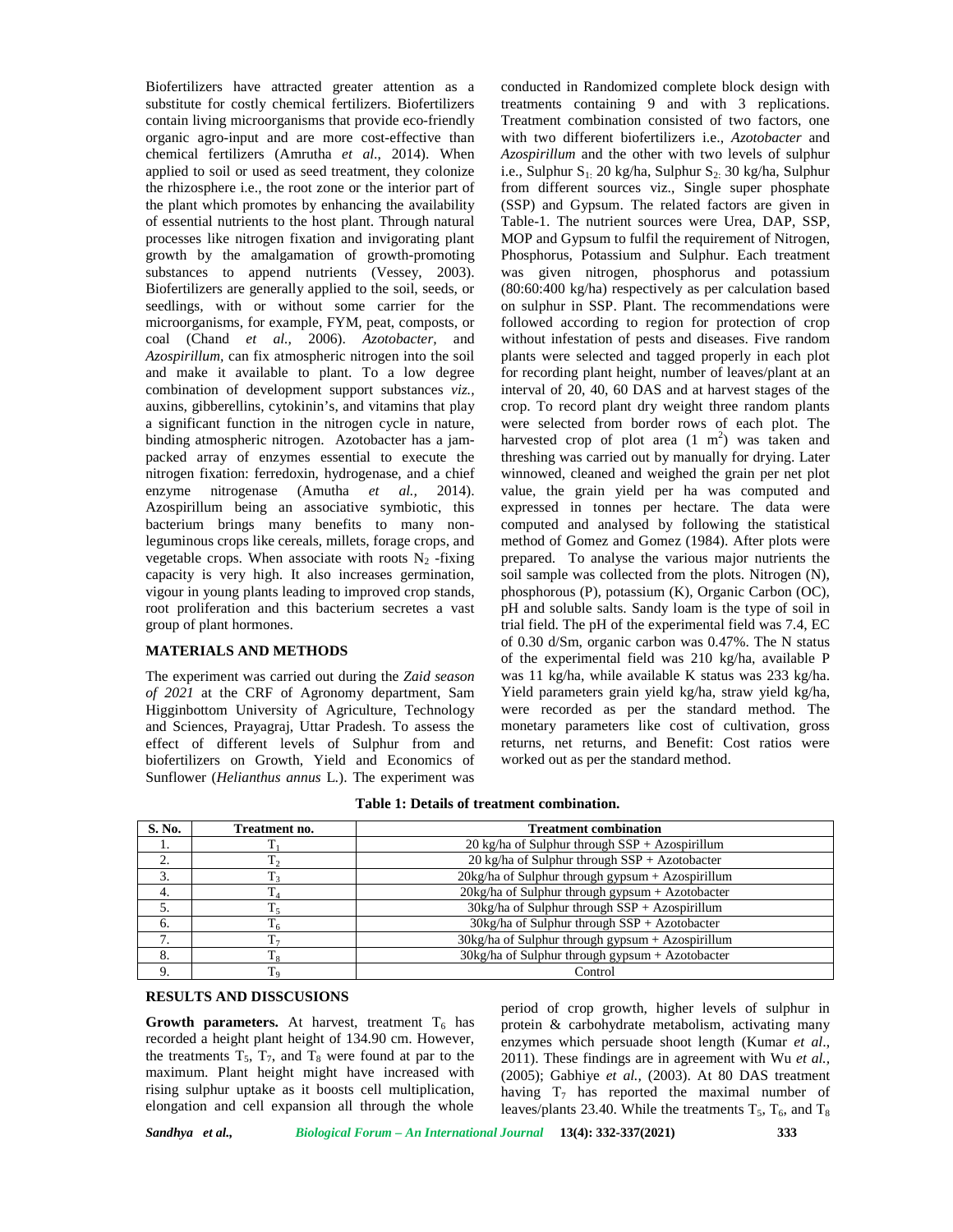have shared the parity with the maximum. **Ramakrishnan and Selvakumar (2012)** report suggest that biofertilizers can enhance nitrogen absorption by plants and improves plant mineral concentration through nitrogen fixation which can lead to enhanced no. of leaves. Similar findings were observed by Bhadauria *et al.* (2005); Gopinathan and Prakash, (2014); Ravi *et al*., (2008).

**Graph 1: Graph depicting the yield attributes of sunflower**



**Graph 2: Graph depicting the grain and stover yield of sunflower.**



At harvest, treatment  $T_5$  has recorded the highest dry weight of 13.02 g, and the treatments  $T_6$ ,  $T_7$ , and  $T_8$ were found at par to the maximum. Sulphur helps in better photosynthesis means more dry matter accumulation as sulphur is a constituent of succinyl Co- A, which is involved in chlorophyll in leaves and their activation at the cellular level accelerates chemosynthesis. Biofertilizers not only provide nitrogen but also produces a variety of growth promoting substances, among them indole acetic acid, gibberellins, and B-vitamins this might have helped in the hike in no. of leaves Wu *et al.,* (2005). These findings are similar to that of Kavitha (2013); Vaghasia

and kahanpara (2008); Rani *et al.* (2009); Hussain *et al.* (2011); Basavaraju (1999). At harvest, all the treatments except  $T_2$ ,  $T_4$ , and  $T_9$  have shared the parity with maximum. The crop fertilized with sulphur increased the CGR considerably up to 40-60 days stage which might be because of improved plant vigour due to efficient photosynthesis, protein, and carbohydrate metabolism (Kumar *et al.* 2011). These are in agreement with the statements of Gashti *et al.* (2009). At harvest the treatments  $T_1$ ,  $T_4$ ,  $T_6$ , and  $T_7$  have recorded the highest relative growth rate of 0.04 g/g/day. The data was presented in Table 2.

| S.No. | Treatment no.    | Plant height (cm) | No. of leaves/plant | Dry weight<br>$(g/\text{plant})$ | Crop growth rate<br>$g/m^2$ /day | <b>Relative growth</b><br>rate $(g/g/day)$ |
|-------|------------------|-------------------|---------------------|----------------------------------|----------------------------------|--------------------------------------------|
| ı.    | $T_1$            | 125.07            | 21.23               | 10.80                            | 1.68                             | 0.04                                       |
| 2.    | T <sub>2</sub>   | 126.03            | 21.08               | 10.94                            | 1.52                             | 0.03                                       |
| 3.    | T <sub>3</sub>   | 125.53            | 20.87               | 10.75                            | 1.72                             | 0.03                                       |
| 4.    | m                | 126.33            | 21.73               | 11.12                            | 1.52                             | 0.04                                       |
| 5.    | $T_5$            | 131.73            | 22.23               | 13.02                            | 1.76                             | 0.03                                       |
| 6.    | $T_6$            | 134.90            | 22.77               | 12.22                            | 1.75                             | 0.04                                       |
| 7.    | $T_{7}$          | 134.17            | 23.40               | 12.38                            | 1.74                             | 0.04                                       |
| 8.    | $T_8$            | 133.70            | 22.53               | 12.18                            | 1.67                             | 0.03                                       |
| 9.    | T <sub>9</sub>   | 121.80            | 19.57               | 10.21                            | 1.41                             | 0.02                                       |
|       | F-test           | 125.07            | S                   | S                                | S                                | <b>NS</b>                                  |
|       | $CD(P=0.05)$     | 125.53            | 0.49                | 0.36                             | 0.06                             | 0.01                                       |
|       | SEm <sub>±</sub> | 126.03            | 1.46                | 1.07                             | 0.19                             | 0.02                                       |

\*S-Significant at P < 0.05; NS-Non-significant at P > 0.05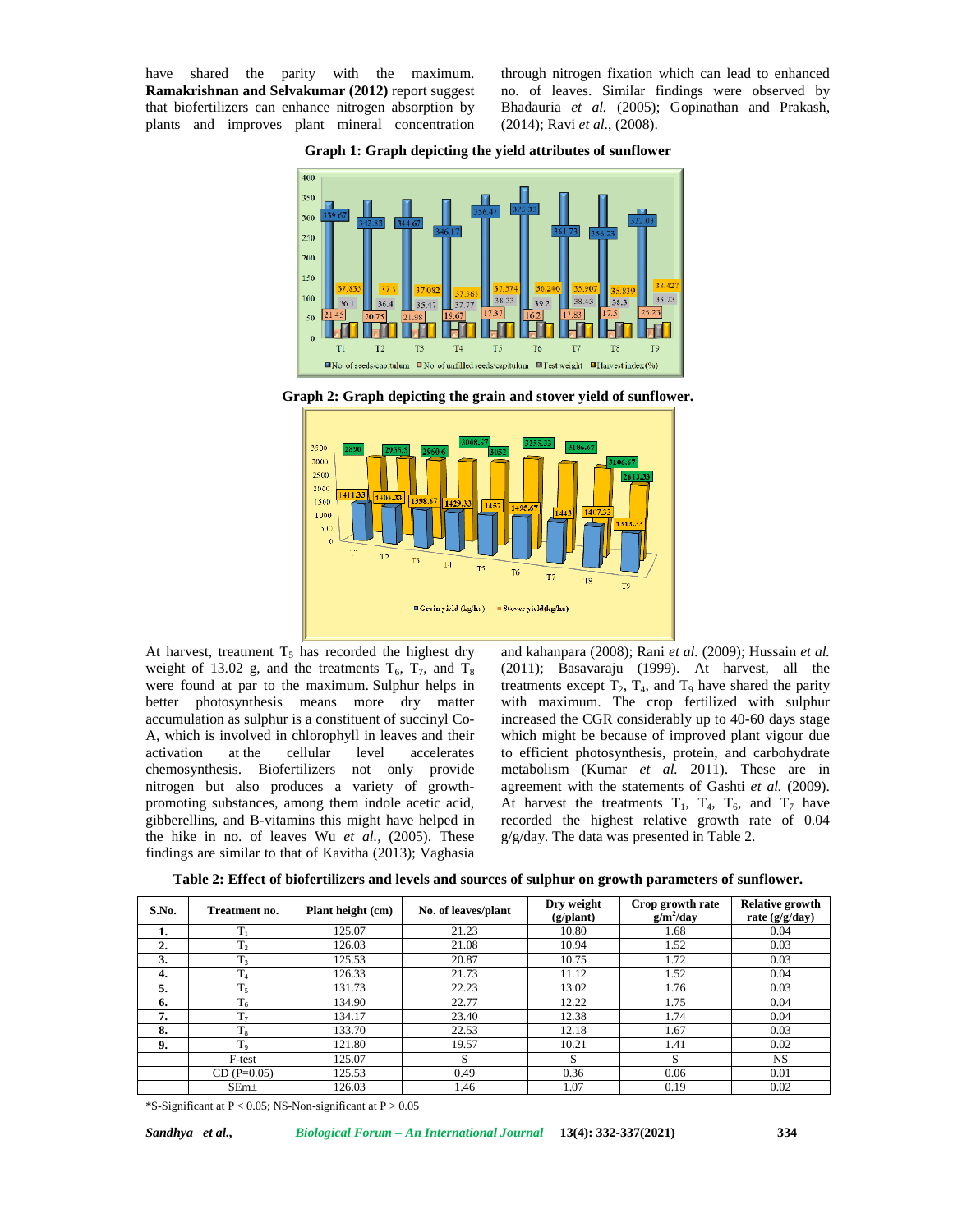**Effect on yield and yield attributes of sunflower:** Maximum no. of seeds/ capitulum was recorded by the treatment  $T_6$  and the treatments  $T_5$ ,  $T_7$ , and  $T_8$  were found at par to the maximum. The increase in the number of seeds per head might be due to an increase in translocation of assimilates from source to sink Shekavat and shivaay (2009). These findings are similar to that of Mirche *et al.* (2016); Gabhiye *et al*. (2003). The highest no. of unfilled grains was recorded in Treatment  $T_9$ , while the treatments  $T_1$  and  $T_3$  have shared the static parity with maximum. Sulphur application might have increased seed yield of sunflower owing to an increase in seed filling and thus decreasing the number of unfilled seeds Shekavat and shivaay (2009). The highest test weight was recorded in The highest no. of unfilled grains was recorded in fixite Treatment T<sub>9</sub>, while the treatments T<sub>1</sub> and T<sub>3</sub> have prosident shared the static parity with maximum. Sulphur and application might have increased seed yield of recorded with the treatment  $T_9$ . However, treatments  $T_4$ ,  $T_5$ ,  $T_7$ , and  $T_8$  were found at par to the maximum. Increased translocation of photosynthesis to sink might have increased test weight. These findings are similar to Intodia and tomar (2004); Kumar and singh (2005). The treatment  $T_6$  has recorded a maximum grain yield of 1495.67 kg/ha while the lowest of 1313.33 kg/ha was recorded with the treatment  $T_9$ . The treatments  $T_4$ ,  $T_5$ , and  $T_7$  were found statistically at par to the maximum. Sarkar and Mallick (2009) also observed with that sulphur is known to play a vital role in the formation of amino acids. Higher dry matter n o. of seeds/ capitulum was recorded by the led<br>
raction of seconds of the maximum. The increase in the maximum is recorded by the<br>
part to the maximum is the increase in the west intervals from source to sink interval a  $T_6$  and the treatments  $T_5$ ,  $T_7$ , and  $T_8$  were<br>par to the maximum. The increase in the<br>seeds per head might be due to an increase in<br>on of assimilates from source to sink<br>and shivaay (2009). These findings are simi with the treatment  $T_9$ . However, treatments  $T_4$ , record  $T_8$  were found at par to the maximum. whil translocation of photosynthesis to sink might treat ased test weight. These findings are similar to with d tomar (20 **Effect on yield and yield are translocation** of reaches and yield a strip were retreatment T<sub>o</sub> and T<sub>h</sub> were translocation of ansimilates of the maximum of translocation of ansimilates Trem T<sub>h</sub> and T<sub>h</sub> were translocat have increased test weight. These findings are similar to Intodia and tomar (2004); Kumar and singh (2005). The treatment  $T_6$  has recorded a maximum grain yield of 1495.67 kg/ha while the lowest of 1313.33 kg/ha was rec

accumulation and better translocation of photosynthates led to increasing in yield components, which in turn resulted in an increase in seed yield. Similar findings were reported by Kacharoo and Kumar (1997); Sharma and Gupta (2003). Patel *et al.* (2011) observed that increased yield may be due to yield is associated with good inorganic nitrogen utilization with the existence of biofertilizers which leads to better biological Nitrogen fixation for improved root development and higher production of plant growth hormones. Ramakrishnan and Selvakumar (2012) reported that biofertilizers can enhance nitrogen absorption by plants and improves plant mineral concentration through nitrogen fixation which alters yield in plants. These are in agreement with the statements of Kloepper *et al.,* (1991); Balasubramani *et al.* (1997). The treatment  $T_6$  has recorded the highest stover yield of 3255.33 kg/ha, while the lowest of 2613.33 kg/ha was recorded by the treatment  $T_9$ . The treatment  $T_7$  has shared the parity with the maximum. An increase in stover yield can be ascribed to the overall improvement in plant organs associated with faster and uniform vegetative growth of the crop with sulphur application Solanki & Sharma, with the maximum. An increase in stover yield can be ascribed to the overall improvement in plant organs associated with faster and uniform vegetative growth of the crop with sulphur application Solanki & Sharma, (2016). T treatment  $T<sub>9</sub>$  of 38.427, while the lowest was recorded with the treatment  $T_8$  of 35.839, while all the treatments except  $T_6$ ,  $T_7$ , and  $T_8$  have shared the parity with the maximum. apitulum was recorded by the led to increasing in yield components, which in turn<br>antments T<sub>s</sub>, T<sub>r</sub>, and T<sub>k</sub> were resulted in an increase in seed yield. Similar findings<br>infum. The increase in the were reported by Kacha 9 of 38.427, while the lowest was recorded<br>atment  $T_8$  of 35.839, while all the treatments<br> $T_7$ , and  $T_8$  have shared the parity with the

**Table 3: Effect of biofertilizers and levels and sources of sulphur on yield and yield attributes of sunflower. sulphur on of sunflower.sources sunflower.**

| Sr. No. | <b>T. No.</b>  | No. of<br>seeds/capitulum | No. of unfilled<br>grains/capitulum | <b>Test</b><br>weight $(g)$ | <b>Grain yield</b><br>(kg/ha) | <b>Straw yield</b><br>(kg/ha) | <b>Harvest</b><br>index $(\% )$ |
|---------|----------------|---------------------------|-------------------------------------|-----------------------------|-------------------------------|-------------------------------|---------------------------------|
| ı.      | $T_1$          | 339.67                    | 21.45                               | 36.10                       | 1411.33                       | 2890                          | 37.835                          |
| 2.      | $\mathbf{T}_2$ | 342.83                    | 20.75                               | 36.40                       | 1404.33                       | 2935.5                        | 37.50                           |
| 3.      | $T_3$          | 344.67                    | 21.98                               | 35.47                       | 1398.67                       | 2960.60                       | 37.082                          |
| 4.      | $T_4$          | 346.17                    | 19.67                               | 37.77                       | 1429.33                       | 3008.67                       | 37.363                          |
| 5.      | $T_5$          | 356.47                    | 17.37                               | 38.33                       | 1457                          | 3052                          | 37.574                          |
| - 6.    | $T_6$          | 375.33                    | 16.20                               | 39.20                       | 1495.67                       | 3255.33                       | 36.246                          |
| 7<br>   | T <sub>7</sub> | 361.73                    | 17.83                               | 38.43                       | 1443                          | 3186.67                       | 35.907                          |
| 8.      | $T_8$          | 356.23                    | 17.50                               | 38.30                       | 1407.33                       | 3106.67                       | 35.839                          |
| 9.      | T,             | 322.03                    | 25.23                               | 33.73                       | 1313.33                       | 2613.33                       | 38.427                          |
|         | F-test         | э                         | S                                   | s                           | s                             | s                             | S                               |
|         | $CD = (0.05)$  | 26.62                     | 3.70                                | 2.07                        | 66.64                         | 118.81                        | 1.59                            |
|         | $SEm+$         | 8.88                      | 1.24                                | 0.69                        | 22.23                         | 39.63                         | 0.53                            |



Fig. 1. Land preparation and sowing operation; Spraying operation in sunflower crop at crop research farm,<br>Department of Agronomy, SHUATS, Prayagraj, during Zaid, 2021. Department of Agronomy, SHUATS, Prayagraj, during Zaid, 2021.

## **CONCLUSION**

Treatment  $T_5$  which obtained gross return (160233.3) INR/ha) and net return (111752.3 INR//ha), whereas highest benefit: cost ratio (1.4645) was obtained by treatment  $T_8$ , which may be more preferable for farmers since it is economically more profitable and hence, can be recommended to the farmers. As the monetary units is the supreme importance in the farmer perspective. Department of Agronomy, SHUATS, Prayagraj, during Zaid, 2021.<br>
CONCLUSION<br>
Treatment T<sub>5</sub> which obtained gross return (160233.3<br>
INR/ha) and net return (111752.3 INR/ha), whereas<br>
highest benefit: cost ratio (1.4645) was o In 15 which obtained gross return (1002535.)<br>
and net return (111752.3 INR/ha), whereas<br>
benefit: cost ratio (1.4645) was obtained by<br>
it T<sub>8</sub>, which may be more preferable for farmers<br>
is economically more profitable and Fit: cost ratio (1.4645)<br>which may be more pre<br>nomically more profita<br>ded to the farmers. As

#### **FUTURE SCOPE**

Since findings were based on the one season under agro-ecological conditions of Prayagraj. So, for recommendation to the farmers the trail should be repeated for further.

*Sandhya et al., Biological Forum – An International Journal* **13(4): 332-337(2021) 335 Acknowledgement**. The authors are grateful to Dr. Rajesh Singh Assistant professor Department of Agronomy, Naini Agricultural Institute, Sam Higginbottom University of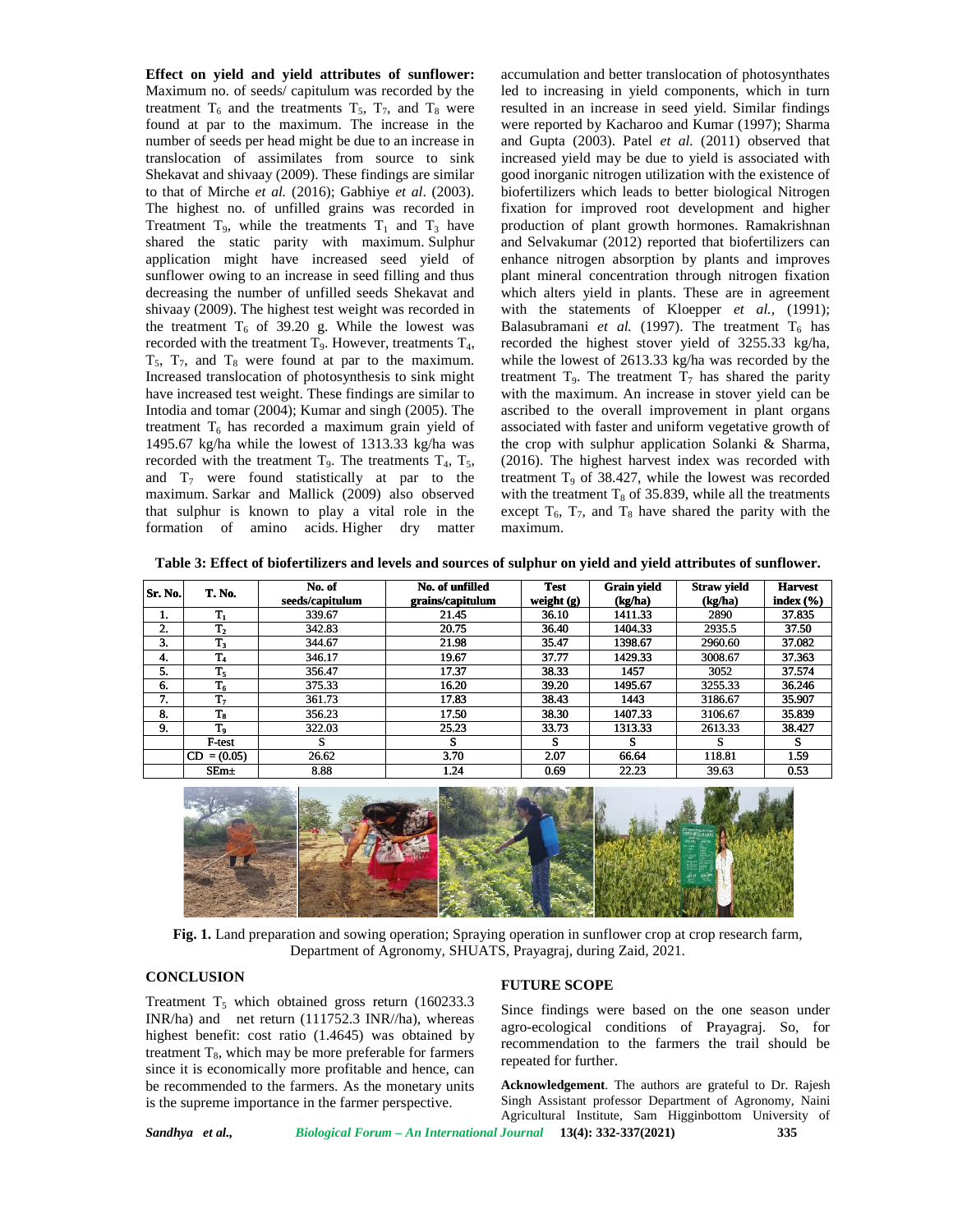Agriculture, Technology and Sciences, Prayagraj-211007, Uttar Pradesh. For providing us necessary facilities to undertake the studies.

## **Conflict of Interest.** None.

### **REFERENCES**

- Agarwal, A. K. (2007). Biofuels (alcohols and bio diesel) applications as fuels for internal combustion engine, programme of energy combustion sciences, *33*: 233- 271.
- Amutha, R., Karunakaran, S., & Dhana Sekaran S. (2014). Isolation and mass production of biofertilizer (*Azotobacter* and *Phosphobacter*). *Int. J. Latest Res. Sci. Tech., 3*: 79-81.
- Anonymous, Department of Agriculture and Commerce (2018). Ministry of Agriculture, Government of India, Agricultural Statistics at a Glance.
- Balasubramani, P., Pappaiah, C. M., & Chezkiyan N. (1997). Effect of Azospirillum and nitrogen on growth, flowering, fruit and quality of bhendi (*Abelmoschus esculentum* L.) var Pusa Sawani. *South Indian Hortic*., *45*(4): 178-180.
- Basavaraju M. N. (1999). Effect of Azotobacter inoculation on growth and yield of radish. M.Sc. (Agri) Thesis. University of Agric. Sci., Bangalore, Karnataka, India.
- Bhadauria K. K. S., Dwivedi, Y. C., & Kushwah, S. S. (2005). Effect of bio-inoculants and its methods of inoculation in combination with different level of nitrogen on growth, yield and economics of tomato. *JNKVV Research J., 39*(2), 112-115.
- Bhosale, N. D., Dabhi, B. M., Gaikwad, V. P., & Chavan, A. B. (2011). Growth, yield and quality parameters of sesamum (*Sesamum indicum* L.) as influenced by different levels of potash and sulphur, *International Journals Forestry Crop Improvement*, *2*(2): 121-123.
- Chand, S., Anwar, M., & Patra D. (2006). Influence of longterm application of organic and inorganic fertilizer to build up soil fertility and nutrient uptake in mint mustard cropping sequence: *Communications Soil Science Plant Analysis, 37*(2): 63-76.
- Gabhiye R. P., Sharma R. R., & Tewari R. N. (2003). Effect of biofertilizers on growth and yield parameters of tomato. *Indian J. Hort., 60*(4): 368-371.
- Gashti, A. H., Esfahani, M., Asghari, J., Safarzadeh, M. N., & Rabiei, B. (2009). Effect of sulphur application on growth indices and yield of peanut (*Arachis hypogaea* L.). *Journal of Sciences and Technology*. *Agricultural and Natural Research*, *13*(48): 27-39.
- Gomez, K. A., & Gomez, A. A. (1984). Statistical Procedures for Agricultural Research. edn 2, John Wiley & Sons, New York.
- Gopinathan R., & Prakash M. (2014). Effect of vermicompost enriched with Biofertilizers on the productivity of tomato (*Lycopersicum esculentum* mill.). *Int. J. Curr. Micobiol. App. Sci*., *3*(9): 1238-1245.
- Hussain, S. S., Misger, F. A., Kumar, A., & Baba, M. H. (2011). Effect of nitrogen and sulphur on biological and economical yield of sunflower (*Helianthus annuus* L.). *Research Journal Agricultural Sciences, 2*(2): 308-310.
- Intodia, S. K., & Tomar, O. P. (2004). Effect of sulphur application on growth and yield of sunflower (*Helianthus annuus*). *Indian Journal Agriculture Sciences, 67*(1): 46-47.
- Jamal, A., Yong-Sun, M., & Malik Zainul, A. (2010). Sulphur –a general overview and interaction with nitrogen. *Australian Journal of Crop Science*, *47*(7): 523-529.
- Jat, R. A., & Ahlawat, I. P. S. (2010). Effect of organic manure and sulphur fertilization in pigeon pea +groundnut (*Arachis hypogaea*) intercropping system. *Indian Journal of Agronomy, 55*(4): 276-281.
- Kacharoo, D., & Kumar, A. (2006). Nitrogen and sulphur fertilization in relation to yield attributes and seed yield of Indian mustard *(Brassica juncea). Indian Journal of Agronomy*, *42*(1): 145-147.
- Kavitha, S. (2013). Individual and combined effect of Biofertilizer, Chemical fertilizer and Vermicompost on Amaranthus tristis. *Int. J. Pharm. Sci. Rev. Res., 20*(2): 190-195.
- Kloepper, J. W., Rodrguez-kbana R., Mcinroy J. A., & Collins, D. J. (1991). Analysis of populations and physiological characterization of microorganisms in rhizospheres of plants with antagonistic properties to phytopathogenic nematodes. *Plant Soil, 136*: 95–102.
- Kumar, S., & Singh, S. S. (2005). Effect of different levels of phosphorus and sulphur on the growth, yield and oil content of sunflower, (*Helianthus annuus* L.) *Journal Oilseeds Research, 22*(2): 408-409.
- Kumar, S., Tewari, S. K., & Singh, S. S. (2011). Effect of sources and levels of sulphur and spacing on the growth, yield and quality of spring sunflower (*Helianthus annuus*). *Indian Journal of Agronomy*, *56*(3): 242-246.
- Mangala R. (2002). Oilseeds in India. *Andhra Pradesh Agriculture Regional Research Journal* pp.13-15.
- Messick, D. L. (2003). S fertilizers: A Global prospective, proceedings of TSI-FAI-IFA workshop. S in balanced fertilization, pp 1-7.
- Mirche, S. H., Suryavanshi, V. P., Bahure, G. K., Mirza, I. A. B., & Padul, A. S. (2016). Effect of sulphur and boron nutrition and it method of application on growth, yield and economics of sunflower*. Asian Journal of Multidisciplinary Studies*, *4*(3): 43-47.
- Panwar, J. D. S., & Vijayaluxmi (2005). Biological nitrogen fixation in pulses and cereals. Development in physiology, biochemistry and molecular biology of plants (Editor: Bandana Bose and A. *Hemantaranjan*) Published by New India Publishing Agency, New Delhi, pp. 125-158.
- Patel, N. K., Chaudhari, S. R., & Parekh, J. H. (2011). Effect of Biofertilizer and nitrogen on quality of tomato cv. GT-2, *Adv. Res. J. Crop Improv*., *2*(2): 263-264.
- Ramakrishnan, K., & Selvakumar, G. (2012). Effect of biofertilizers on enhancement of growth and yield on Tomato (*Lycopersicum esculentum* Mill.). *Int. J. of Research in Botany*, *2*(4): 20-23.
- Rani, K. U., Sharma, K. L., Nagasri, K., Srinivas, K., Muthy, T. V., Maruthi, G. R., Korwar, G. R. Sankar, K. S., Madhavi, M., & Grace, J. K. (2009). Response of sunflower to sources and levels of sulphur under rainfed semiarid tropical conditions. *Communication in Soil Sciences and Plant Analysis, 40*: 2926-2944.
- Ravi, S., Channal, H. T., Hebsur, N. S., Patil, B. N., & Dharmatti, P. R. (2008). Effect of sulphur, zinc and iron nutrition on growth, yield, nutrient uptake and quality of safflower. *Karnataka Journal Agricultural Sciences*, *21*(3): 382-385.
- Sakal, R., Singh, A. P., Choudhary, B. C., & Shahi, B. (2001). Sulphur status of Usifluvents and response of crops sulphur application Fertilizer News, *46*(10): 61-65.
- Sarkar, R. K., & Mallik, R. B. (2009). Effect of nitrogen, sulphur and foliar spray of nitrate salts on performance of spring sunflower (*Helianthus annuus* L.). *Indian Journal Agriculture Sciences*, *79*(12): 986-990.